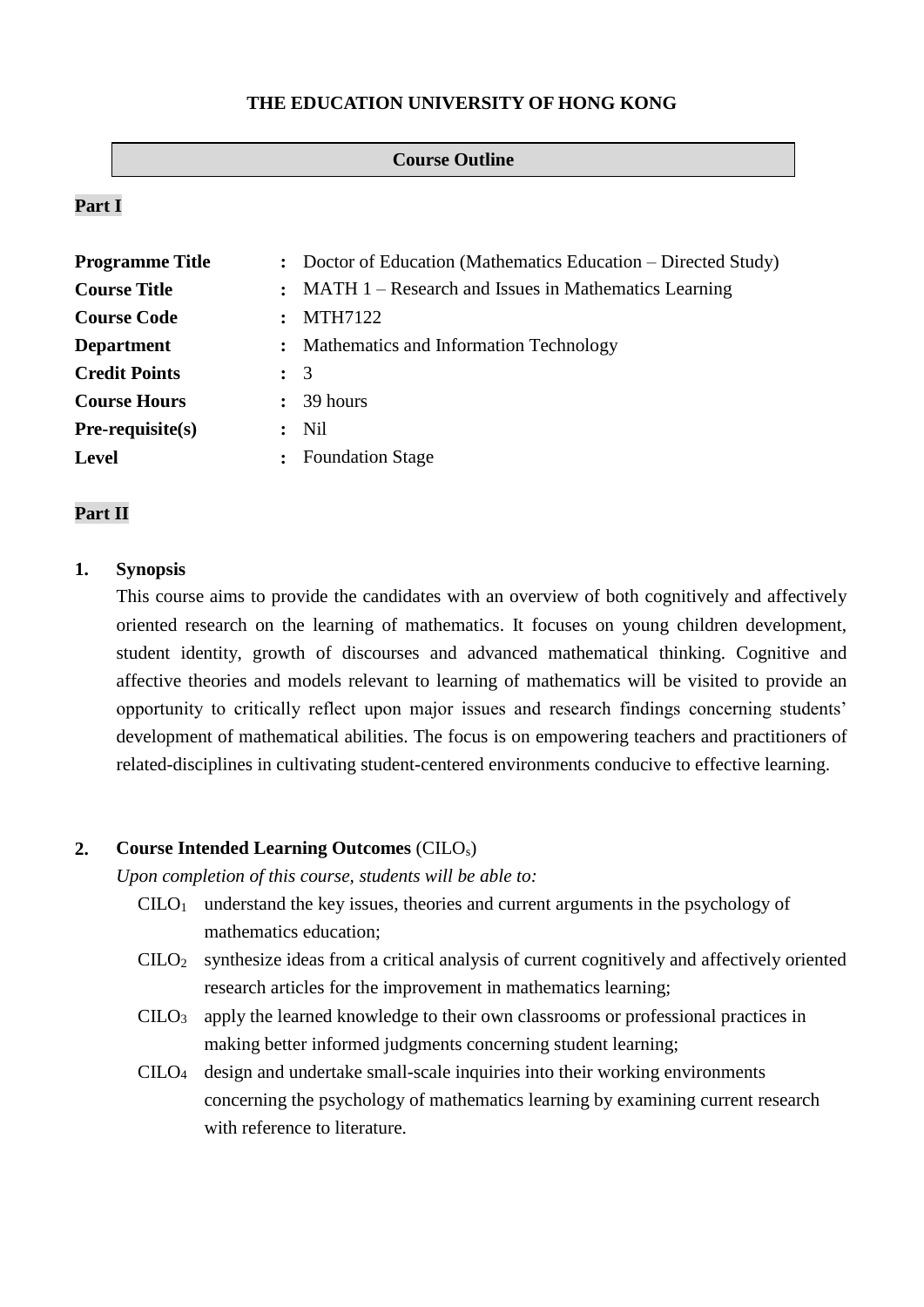# **3. Content, CILOs and Teaching & Learning Activities**

| <b>Course Content</b>              | <b>CILOS</b>                    | <b>Suggested Teaching &amp; Learning Activities</b> |  |
|------------------------------------|---------------------------------|-----------------------------------------------------|--|
| Cognitive theories and models      | CILO <sub>1.2</sub>             | $\blacksquare$ Lecturer-led Q&A                     |  |
| relevant to mathematics learning   |                                 | ■ Guided Research Activities                        |  |
| Affective domain on mathematics    | C <sub>L</sub> O <sub>L</sub> 2 | $\blacksquare$ Lecturer-led Q&A                     |  |
| education                          |                                 | ■ Guided Research Activities                        |  |
| Situated cognition and learning in | $CILO_{,2,3}$                   | $\blacksquare$ Lecturer-led Q&A                     |  |
| context                            |                                 | • Problem-Based Learning Activities                 |  |
| Mathematical problem solving       | $C$                             | • Problem-Based Learning Activities                 |  |
| and metacognition                  |                                 | ■ Guided Research Activities                        |  |
| Research and development on        | $C$                             | • Problem-Based Learning Activities                 |  |
| specific learning theories/models  |                                 | ■ Guided Research Activities                        |  |
| in mathematics context             |                                 |                                                     |  |

### **4. Assessment**

|     | <b>Assessment Tasks</b>                               | Weighting $(\% )$ | <b>CILO</b>             |
|-----|-------------------------------------------------------|-------------------|-------------------------|
| (a) | A presentation on the articulation of self-selected   | 20                | CILO <sub>1,2,3</sub>   |
|     | readings and on possible future research directions.  |                   |                         |
| (b) | An analytical and critical essay of around 4000 words | 80                | CILO <sub>1,2,3,4</sub> |
|     | on one of the topics in the Content Themes.           |                   |                         |

# **5. Required Text(s)**

Nil

# **6. Recommended Readings**

Alexander, P. A., & Winne, P. H. (Eds.) (2006). *Handbook of educational psychology* (2<sup>nd</sup> Ed.). Mahwah, N.J.: Lawrence Erlbaum Associates.

Carpenter, T. P., Dossey, J. A., & Koehler, J. L. (Eds.) (2004). *Classics in mathematics education research. Reston*, Va.: National Council of Teachers of Mathematics.

\*Desoete, A., & Veenman, M. (Eds.) (2006). *Metacognition in mathematics education.* New York: Nova Science Pub., Inc.

\*English, L. D. (Ed.) (2004). *Mathematical and analogical reasoning of young learners.* Mahwah, N.J.: Lawrence Erlbaum Associates.

English, L. D. (Ed.) (2008). *Handbook of international research in mathematics education* (2nd